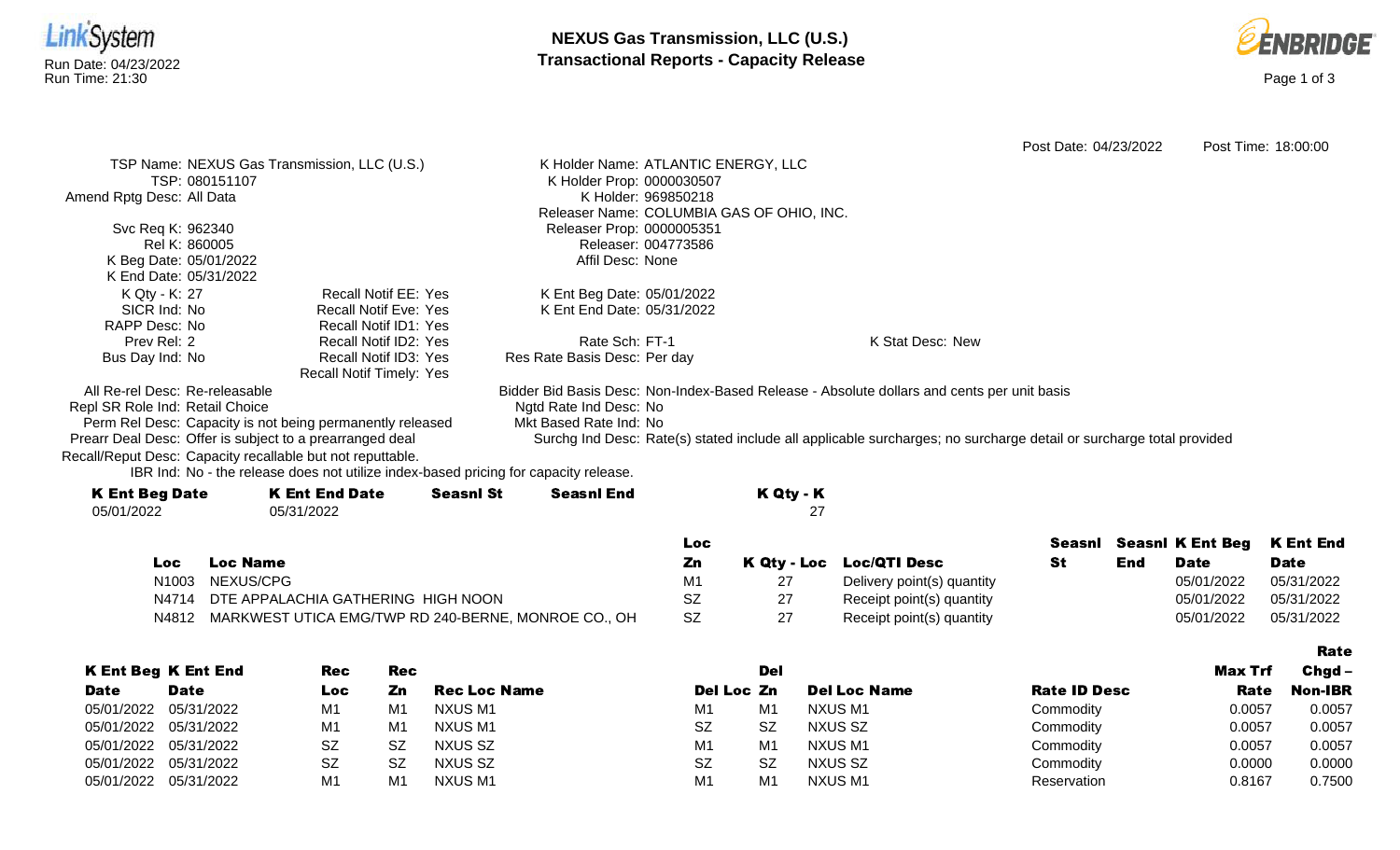

K Holder: 969850218

Releaser Prop: 0000005351 Releaser: 004773586 Affil Desc: None

Releaser Name: COLUMBIA GAS OF OHIO, INC.

|             |                            |            |            |                     |            |     |                     |                     |                | <b>Rate</b>    |
|-------------|----------------------------|------------|------------|---------------------|------------|-----|---------------------|---------------------|----------------|----------------|
|             | <b>K Ent Beg K Ent End</b> | Rec        | <b>Rec</b> |                     |            | Del |                     |                     | <b>Max Trf</b> | Chgd -         |
| <b>Date</b> | <b>Date</b>                | <b>LOC</b> | Zn         | <b>Rec Loc Name</b> | Del Loc Zn |     | <b>Del Loc Name</b> | <b>Rate ID Desc</b> | Rate           | <b>Non-IBR</b> |
| 05/01/2022  | 05/31/2022                 | SZ         | <b>SZ</b>  | NXUS SZ             | SZ         | SZ  | NXUS SZ             | Reservation         | 0.1498         | 0.0000         |

## Recall/Reput Terms

Amend Rptg Desc: All Data

Svc Req K: 962340 Rel K: 860005 K Beg Date: 05/01/2022 K End Date: 05/31/2022

RETAIL CHOICE RECALLABLE FOR ADMINISTRATIVE PURPOSES

## Terms/Notes

REPLACEMENT SHIPPER IS TAKING RETAIL CHOICE PROGRAM CAPACITY RELEASE THA T IS SUBJECT TO A NEGOTIATED RATE. PRIMARY RECEIPT POINTS ARE METER N47 14 AND METER N4812 AND PRIMARY DELIVERY POINT IS METER N1003. NOMINATION S USING THESE PRIMARY RECEIPT AND DELIVERY METERS ARE CONSIDERED IN PATH NOMINATIONS AND WILL RECEIVE THE NEGOTIATED RATE. REPLACEMENT SHIPPER N OMINATIONS THAT DO NOT MEET THE RECEIPT AND DELIVERY METER CRITERION A BO VE WILL BE CONSIDERED OUT OF PATH NOMINATIONS AND WILL CAUSE THE MAXI MUM RECOURSE RATES TO BE BILLED TO RELEASING SHIPPER. COLUMBIA GAS OF O HIO (RELEASING SHIPPER) WILL RECOVER FROM REPLACEMENT SHIPPER ANY AND AL L I NCREMENTAL COSTS OR PENALTIES BILLED TO COLUMBIA GAS OF OHIO BY THE PIPE LINE, CAUSED BY REPLACEMENT SHIPPERS UTILIZATION OF OUT OF PATH NOM INATIONS. NEGOTIATED RATE AGREEMENT FOOTNOTES: 1 - THIS NEGOTIATED RATE AGR EEMENT IS PART OF A CONFORMING SERVICE AGREEMENT. 2 - THE NEGO TIATED BAS E RESERVATION CHARGE SHALL APPLY ONLY TO SERVICE UNDER SERVIC E AGREEMENT NO. 860005, USING THE POINTS DESIGNATED HEREIN OR THE FOLLOW ING SECONDA RY DELIVERY POINTS WHICH MAY BE AVAILABLE IN THE FUTURE: FA CILITIES TO BE LOCATED IN MEDINA COUNTY, OH NEAR NEXUS MILEPOST 62 AND F ACILITIES TO BE LOCATED IN MEDINA COUNTY, OH NEAR NEXUS MILEPOST 73. 3 - THE NEGOTIA TED USAGE CHARGES SHALL APPLY ONLY TO SERVICE UNDER SERVIC E AGREEMENT NO . 860005, USING THE POINTS DESIGNATED HEREIN AND SECONDAR Y POINTS AVAILA BLE TO THE SHIPPERS UNDER FT-1 IN PIPELINE S SUPPLY ZONE AND MARKET ZONE 1. 4 - CUSTOMER NOMINATIONS THAT MEET THE REC EIPT AND DELIVERY POINT CRITERIA IN FOOTNOTE (2) ARE REFERRED TO HEREINA FTER AS IN PATH NOMINATIONS . THE TOTAL SCHEDULED QUANTITY OF IN PATH NOMINATIONS FOR A GIVEN DAY IS HEREINAFTER REFERRED TO AS THE DAILY IN PATH QUANTITY . CUSTOMER NOMINATIONS THAT DO NOT MEET THE RECEIPT AND DE LIVERY POINT CRI TERIA IN FOOTNOTE (2) ARE REFERRED TO HEREINAFTER AS C USTOMER OUT OF PA TH NOMINATIONS . THE TOTAL SCHEDULED QUANTITY OF CUST OMER OUT OF PATH N OMINATIONS FOR A GIVEN DAY IS HEREINAFTER REFERRED TO AS THE CUSTOMER D AILY OUT OF PATH QUANTITY . RELATED REPLACEMENT SHI PPER NOMINATIONS (AC ROSS ALL RELATED REPLACEMENT CONTRACTS) THAT DO NOT MEET THE RECEIPT AND DELIVERY POINT CRITERIA IN FOOTNOTE 2/ ARE REFERRE D TO HEREINAFTER AS RELATED REPLACEMENT SHIPPER DAILY OUT OF PATH NOMINA TIONS . THE TOTAL S CHEDULED QUANTITY OF RELATED REPLACEMENT SHIPPER DA ILY OUT OF PATH NOMIN ATIONS IS HEREINAFTER REFERRED TO AS THE RELATED REPLACEMENT SHIPPER DA ILY OUT OF PATH QUANTITY. THE SUM OF THE CUSTOM ER DAILY OUT OF PATH QU ANTITY PLUS THE RELATED REPLACEMENT SHIPPER DAIL Y OUT OF PATH QUANTITY FOR A GIVEN DAY SHALL HEREINAFTER BE REFERRED TO AS THE TOTAL DAILY OUT OF PATH QUANTITY . 5 - THE RESERVATION CHARGES PURSUANT TO THIS NEGOTIA TED RATE AGREEMENT